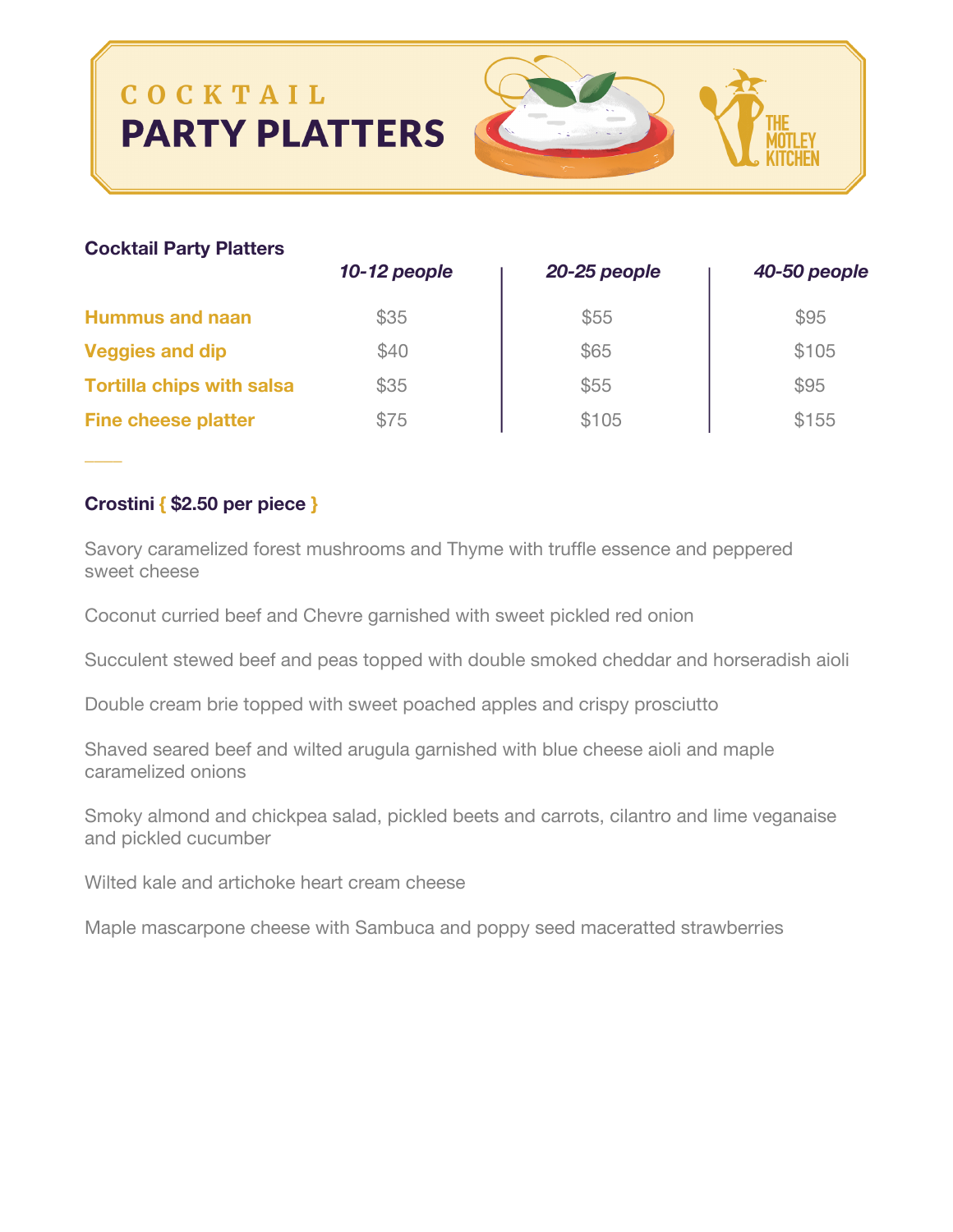# COCKTAIL **PARTY PLATTERS**



## **Canapés and tidbit platters**

**Prosciutto roll** Salty shaved Prosciutto ham rolled with sweet cheese, figs and toasted almonds *\$2.30 per piece*

**Creole Pork picks** Skewered creole spiced pork loin with grilled pineapple and mozzarella cheese. **\$2.30 per piece**

## **Turkey Sausage Stacks**

Skewered turkey sausage, roasted onions, roasted red peppers, roasted cherry tomatoes and fresh basil *\$2.50 per piece*

## **Chicken Bombs**

Zesty maple caramelized bacon wrapped chicken morsels. *\$2.30 per piece*

## **Chicken Tarts**

Buttery puff pastry topped with chicken, fresh tomato salsa and house aioli. **\$2.50 per piece**

#### **Shrimp and Pork Wonton Cups**

Crispy wonton cups filled with a vibrant mix of pork, shrimp, cilantro, garlic and ginger garnished with sweet chilli sauce. *\$2.50 per piece*

#### **Smoky Almond Latkes**

Potato latkes topped with smoky almond and chickpea salad, pickled beets and carrots, cilantro and lime vegenaise and pickled cucumber. *\$3.00 per piece*

#### **Beef Tarts**

Buttery puff pastry topped with rich savory stewed beef, sweet peas and creamy blue cheese. *\$2.50 per piece*

#### **Shrimp picks**

Juicy jumbo shrimp marinated in our zesty house spice picked with chili marinated grilled pineapple *\$3.50 per piece*

#### **Mango Tortilla Pinwheels**

Mango, roasted red peppers and orange chipotle cream cheese wrapped in flour tortillas, rolled and cut into bite size pieces. *\$2.30 per piece*